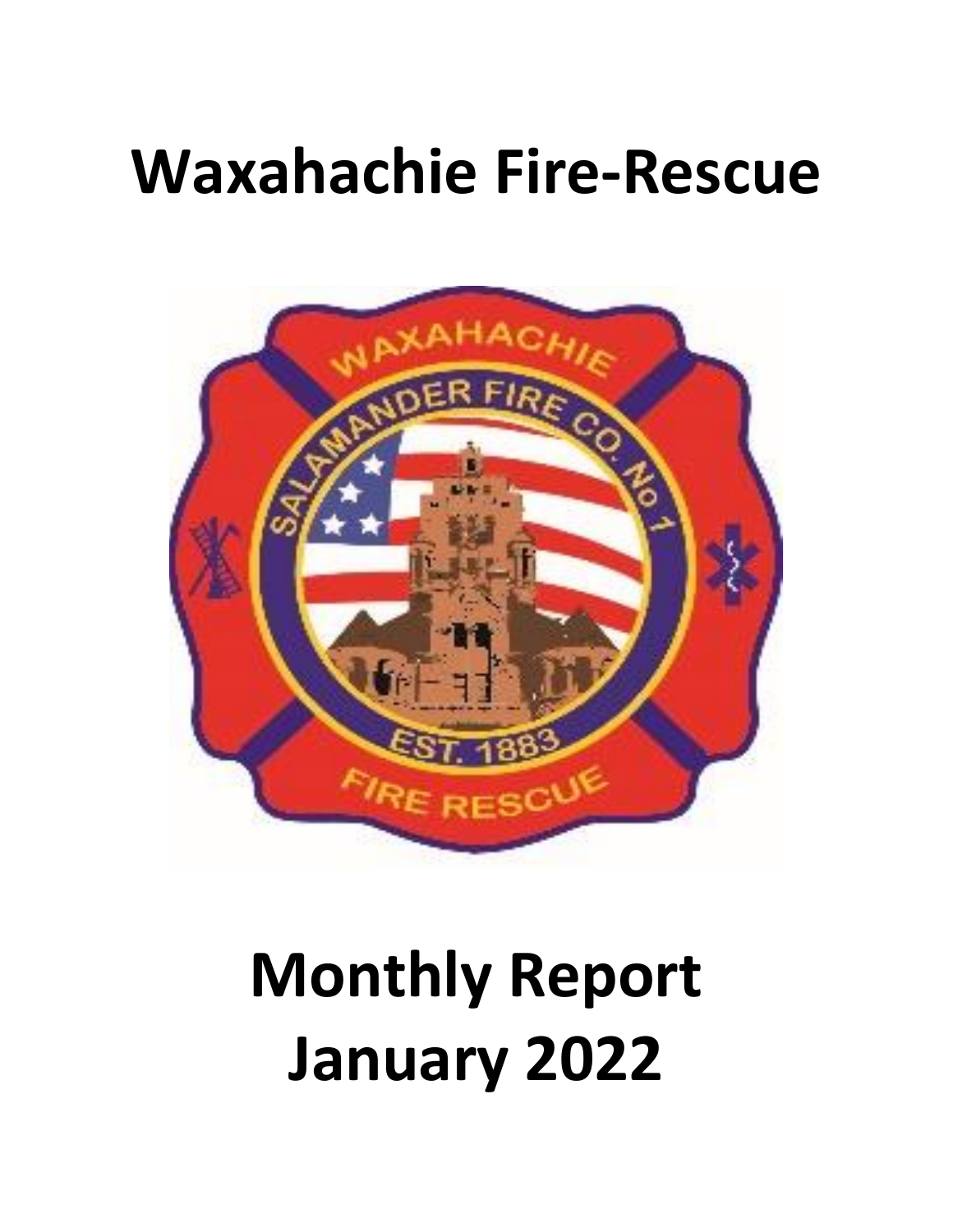

## **Fire Statistics**



| <b>Major Incident Type</b>         | Count | Percentage |
|------------------------------------|-------|------------|
| <b>Fires</b>                       | 23    | 4.43       |
| Rescue & Emergency Medical Service | 323   | 62.24      |
| Hazardous Condition (No Fire)      | 18    | 3.47       |
| Service Call                       | 66    | 12.72      |
| Good Intent Call                   | 32    | 6.17       |
| <b>False Alarm and False Call</b>  | 57    | 10.98      |
| <b>Total All Calls</b>             | 519   |            |

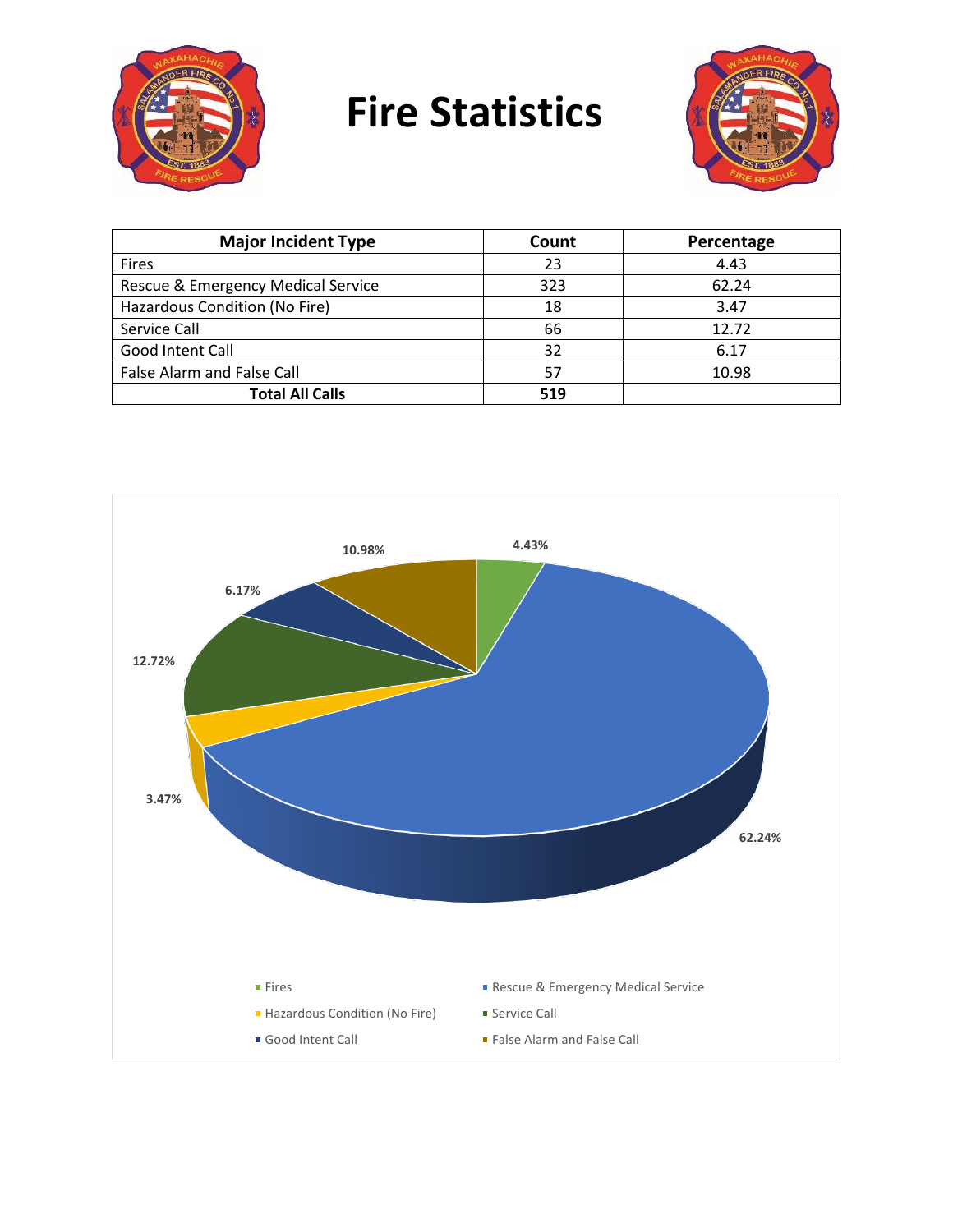

**Fire-Rescue Incident** 

### **Response Time Analysis**



| <b>Response Minutes</b>               | Count | Percentage                         |
|---------------------------------------|-------|------------------------------------|
| 00                                    | 5     | 0.98                               |
| 01                                    | 17    | 3.34                               |
| 02                                    | 42    | 8.25                               |
| 03                                    | 76    | 14.93                              |
| 04                                    | 86    | 16.9                               |
| 05                                    | 88    | 17.29                              |
| 06                                    | 78    | 15.32                              |
| 07                                    | 38    | 7.47                               |
| 08                                    | 24    | 4.72                               |
| 09                                    | 22    | 4.32                               |
| 10                                    | 8     | 1.57                               |
| 11                                    | 3     | 0.59                               |
| 12                                    | 3     | 0.59                               |
| 13                                    | 4     | 0.79                               |
| $14+$                                 | 15    | 2.95                               |
| <b>Total of All Incident Arrivals</b> | 509   | <b>Average Response Time 05:54</b> |
| <b>Cancelled Prior to Arrival</b>     | 10    |                                    |
| <b>Total Incidents</b>                | 519   |                                    |

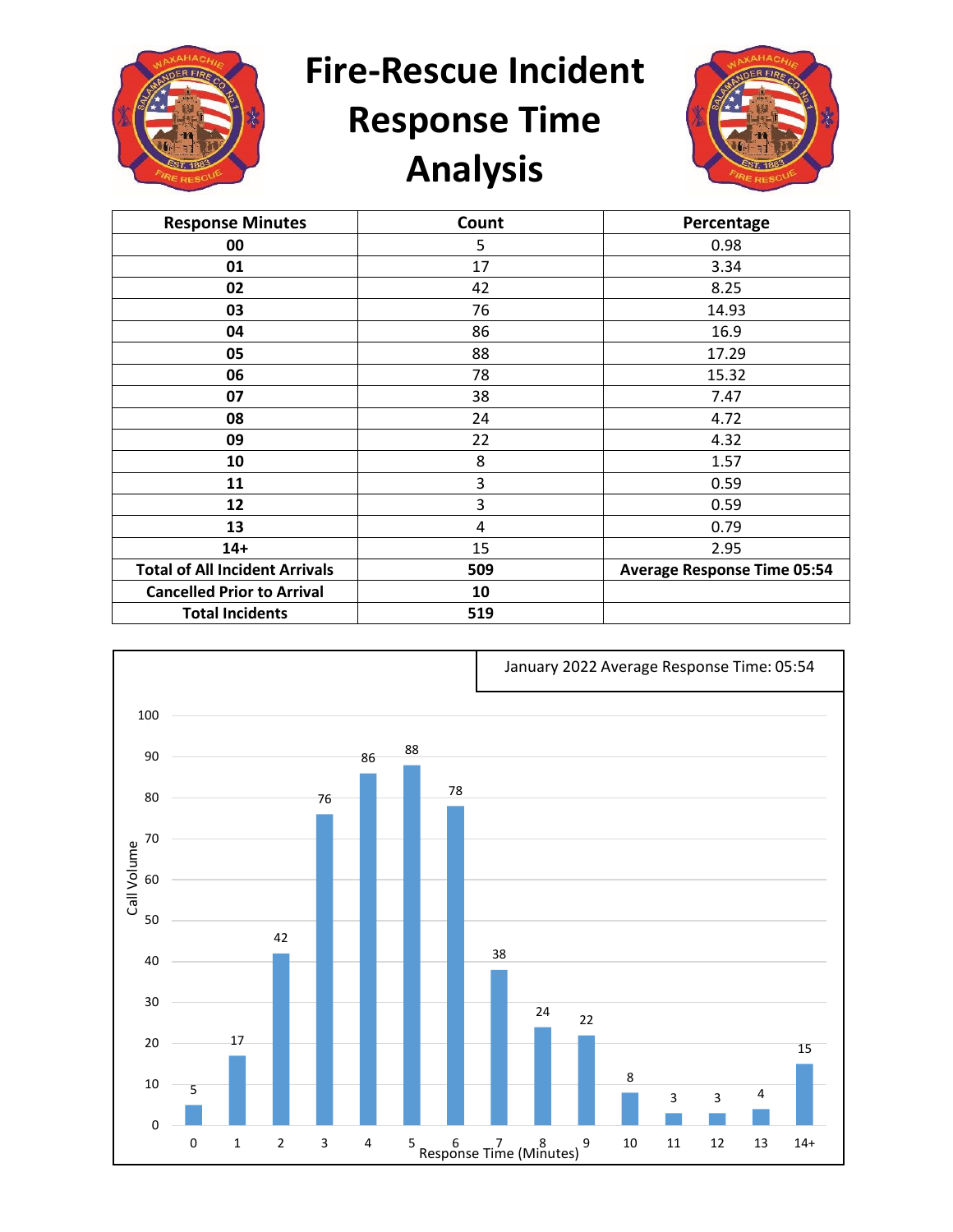

#### **Monthly Fire Prevention/Inspection Statistics**



| <b>Fire Prevention &amp; Inspection Activity</b> | Count                    | Percentage |
|--------------------------------------------------|--------------------------|------------|
| <b>Certificate of Occupancies</b>                | 10                       | 8.1        |
| Fire Alarm Inspection                            | 4                        | 3.3        |
| <b>Foster Home Inspections</b>                   | 2                        | 1.6        |
| <b>General Inspections</b>                       | 6                        | 4.9        |
| <b>Plan Reviews</b>                              | 48                       | 39         |
| Site Inspections                                 |                          |            |
| Fire Sprinkler Inspections                       | 20                       | 16.3       |
| Ventahood Inspections                            | 1                        | 0.8        |
| Other Inspections                                | 16                       | 13         |
| Re-Inspections                                   | $\overline{\phantom{0}}$ |            |
| <b>Total Inspections</b>                         | 107                      | 87         |
| Consultations                                    | 10                       | 8.1        |
| <b>Control Burn Authorizations</b>               |                          |            |
| <b>Presentations Made</b>                        | $\mathbf{1}$             | 0.8        |
| <b>Total Miscellaneous Activity</b>              | 11                       | 8.9        |
| Incident Response (on-duty)                      | 4                        | 3.3        |
| Incident Response (off-duty)                     | $\mathbf{1}$             | 0.8        |
| <b>Total Incident Responses</b>                  | 5                        | 4.1        |
| Fire/Arson Investigations Performed (on-duty)    |                          |            |
| Fire/Arson Investigations Performed (off-duty)   |                          |            |
| <b>Total Investigations</b>                      |                          |            |
| <b>Total All Activities</b>                      | 123                      |            |